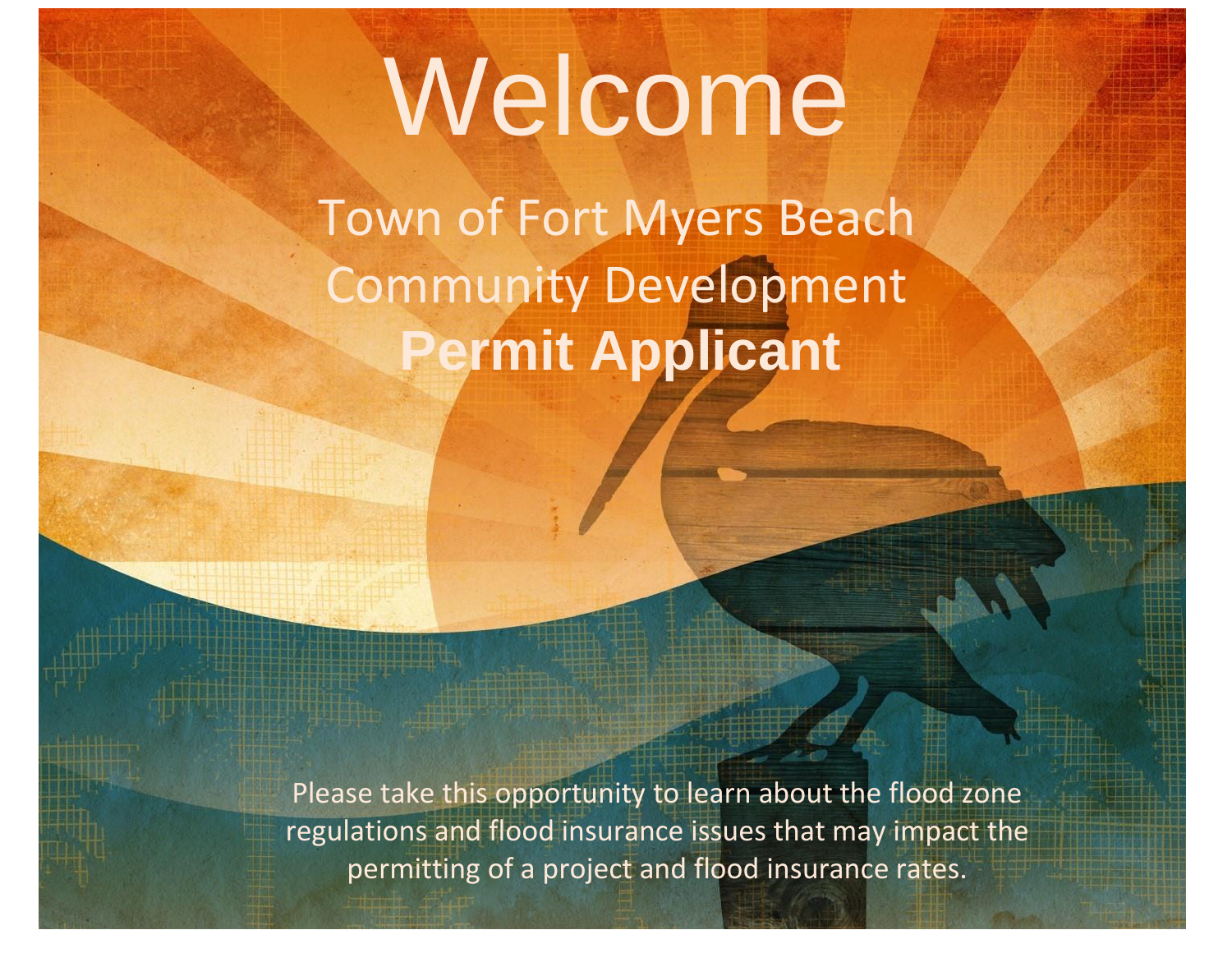# *Don't block natural flowways/floodways*



- Florida state law and Lee County ordinances prohibit private property owners from filling, diverting or otherwise blocking natural flowways including rivers, creeks, ditches and swales. This includes allowing vegetation to obstruct water conveyances. Your property must be maintained to allow surface water to drain safely.
- Building and remodeling projects may not block natural flowways. You are encouraged to obtain a permit before attempting any landscaping, remodeling, or building project that will alter natural flowways.
- Within the Special Flood Hazard Area, FEMA has designated Regulatory Floodways along some rivers, creeks or other water channels. FEMA regulates filling and construction in floodways to allow flood waters to be discharged without raising surface water levels beyond a designated height. Inclusion in a regulatory floodway does not specifically impact flood insurance rates, but it does affect construction regulation. Permit applications in the floodway may require a No-Rise Certification.

# *Know the safety and insurance benefits of exceeding minimum standards*



- Most construction projects in the Special Flood Hazard Area that includes flood zones A, AE, or VE – have a *minimum* base flood elevation requirement for the first livable floor of the project. Building higher than those minimums may further reduce your risk of flooding, may lower your flood insurance rates, and may keep your property in compliance with future FEMA flood map revisions. Your contractor and your insurance agent can advise you specifically on these advantages and the related construction costs.
- If your construction project is not in the Special Flood Hazard Area that applies to the X Zone – there is no required base flood elevation, however, Lee County requires your livable floor to be 1 foot above the crown of the road. Again, building higher than this minimum may further reduce your risk of flooding and may keep your property in compliance with future FEMA flood map revisions.
- Your permit representative can provide additional flood-related information about your property, including how spot grade elevations compare to the base flood elevation and whether there are local hydrology features that you should consider.
- If you currently have flooding issues on your property, staff can advise you on possible improvements. This may include a site visit.

# *Learn your flood hazard, flood zone and map information*



- $\overline{\phantom{a}}$ • Take this opportunity to ask for a FIRM letter that outline all Flood Insurance Rate Map details, including flood zone, base flood elevation and other details required to obtain flood insurance.
- At any time, you can access flood map information about any property in Lee County by going to [http://leegis.leegov.com/floodzone,](http://leegis.leegov.com/floodzone) emailing [FIRM@fmbgov.com,](mailto:FIRM@fmbgov.com) calling 239-765-0202, or visiting the Town Hall at 2525 Estero Boulevard Fort Myers Beach, FL. 33931

# *Choose your flood warning systems*



- Lee County Emergency Operations Center is the County's warning point for floods and other weather-related hazards.
- We encourage you to select a free method to receive personal notification of an imminent threat through the CodeRED system.
- Visit [www.LeeEOC.com](http://www.leeeoc.com/) or call 239-533-0622 to sign up.

### *Get a print or online copy of the Lee County All Hazards Guide*



This guide is loaded with helpful information about flood warning and response as well as property protection advice.

- Print versions are available at the Lee County Emergency Operations Center, 2675 Ortiz Avenue, Fort Myers, as well as at convenient locations county-wide.
- Access the online version at: <http://www.fortmyersbeachfl.gov/DocumentCenter/View/11921>